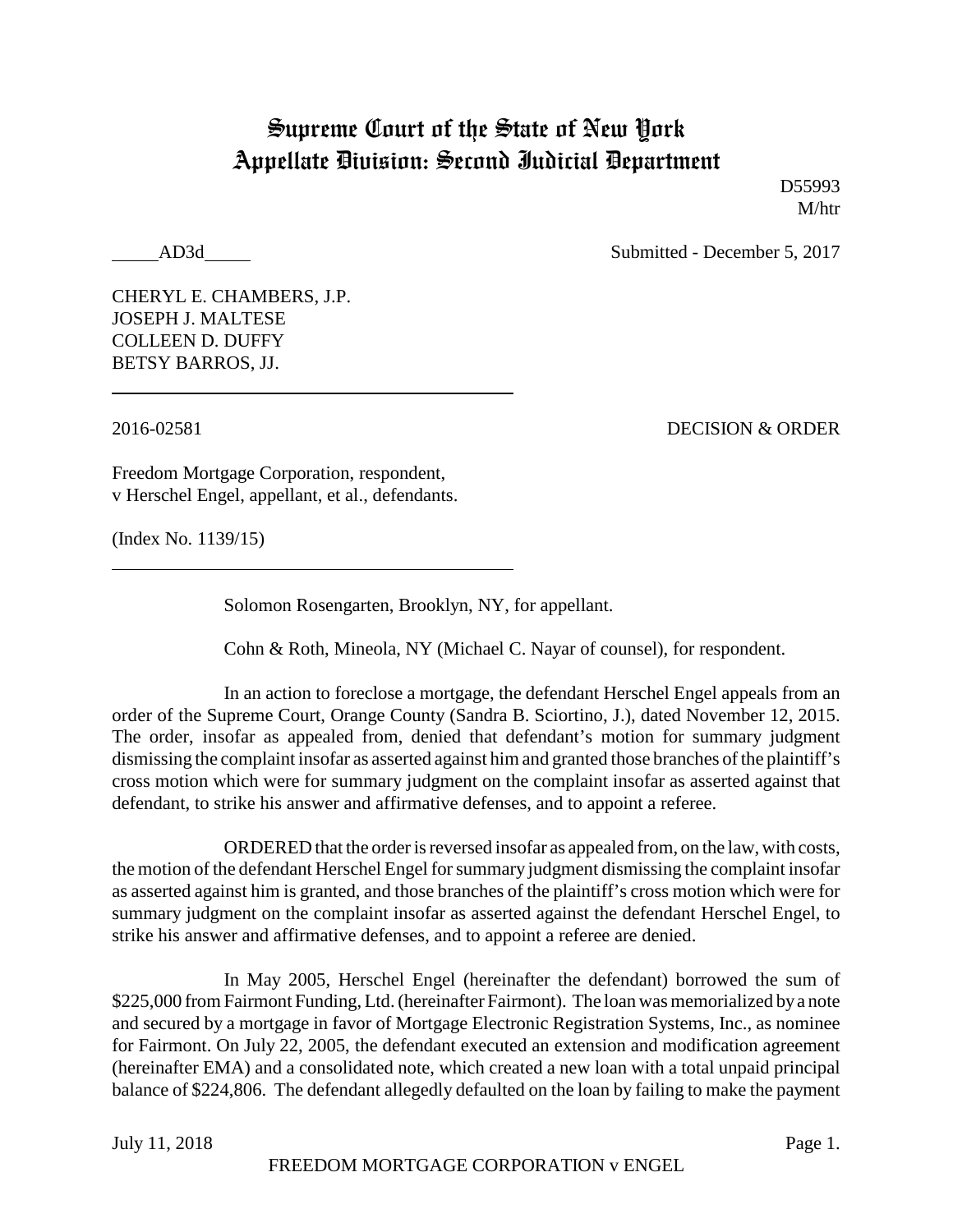due on March 1, 2008.

In July 2008, the plaintiff commenced an action to foreclose the mortgage against the defendant, among others. In that action, the defendant moved to dismiss the complaint insofar as asserted against him for lack of personal jurisdiction due to improper service of process upon him. In a stipulation dated January 23, 2013, which was so-ordered by the Supreme Court, the parties agreed, inter alia, that: (1) the defendant was served with a copy of the summons and complaint; (2) the defendant would withdraw his motion; (3) the action would be discontinued without prejudice and the notice of pendency would be cancelled; and (4) they "desire to amicably resolve this dispute and the issues raised in the [defendant's motion] without further delay, expense or uncertainty."

More than two years later, on February 19, 2015, the plaintiff commenced this action to foreclose the mortgage. The defendant joined issue by serving an answer with various affirmative defenses, including that the action was time-barred. Thereafter, the defendant moved for summary judgment dismissing the complaint insofar as asserted against him on the ground that the action was time-barred. The plaintiff opposed the motion and cross-moved, inter alia, for summary judgment on the complaint insofar as asserted against the defendant, to strike his answer and affirmative defenses, and to appoint a referee. The Supreme Court denied the defendant's motion and granted the plaintiff's cross motion. The defendant appeals.

An action to foreclose a mortgage is subject to a six-year statute of limitations (*see* CPLR 213[4]). With respect to a mortgage payable in installments, separate causes of action accrue for each installment that is not paid, and the statute of limitations begins to run on the date each installment becomes due (*see Nationstar Mtge., LLC v Weisblum*, 143 AD3d 866, 867; *Wells Fargo Bank, N.A. v Burke*, 94 AD3d 980, 982; *Wells Fargo Bank, N.A. v Cohen*, 80 AD3d 753, 754; *Loiacono v Goldberg*, 240 AD2d 476, 477). However, "even if a mortgage is payable in installments, once a mortgage debt is accelerated, the entire amount is due and the Statute of Limitations begins to run on the entire debt" (*EMC Mtge. Corp. v Patella*, 279 AD2d 604, 605; *see Kashipour v Wilmington Sav. Fund Socy., FSB*, 144 AD3d 985, 986; *Nationstar Mtge., LLC v Weisblum*, 143 AD3d at 867; *Wells Fargo Bank, N.A. v Burke*, 94 AD3d at 982). "A lender may revoke its election to accelerate the mortgage, but it must do so by an affirmative act of revocation occurring during the six-year statute of limitations period subsequent to the initiation of the prior foreclosure action" (*NMNT Realty Corp. v Knoxville 2012 Trust*, 151 AD3d 1068, 1069-1070; *see Deutsche Bank Natl. Trust Co. v Adrian*, 157 AD3d 934, 935; *EMC Mtge. Corp. v Patella*, 279 AD2d at 606).

Here, the defendant established that the six-year statute of limitations began to run on the entire debt on July 16, 2008, when the plaintiff accelerated the mortgage debt by commencing the prior foreclosure action (*see NMNT Realty Corp. v Knoxville 2012 Trust*, 151 AD3d at 1070; *EMC Mtge Corp. v Smith*, 18 AD3d 602, 603; *EMC Mtge. Corp. v Patella*, 279 AD2d at 605). Since the plaintiff did not commence this action until February 19, 2015, the defendant sustained his prima facie burden on his motion (*see NMNT Realty Corp. v Knoxville 2012 Trust*, 151 AD3d at 1070; *U.S. Bank N.A. v Martin*, 144 AD3d 891, 892).

In opposition, the plaintiff failed to raise a triable issue of fact as to whether it

July 11, 2018 Page 2.